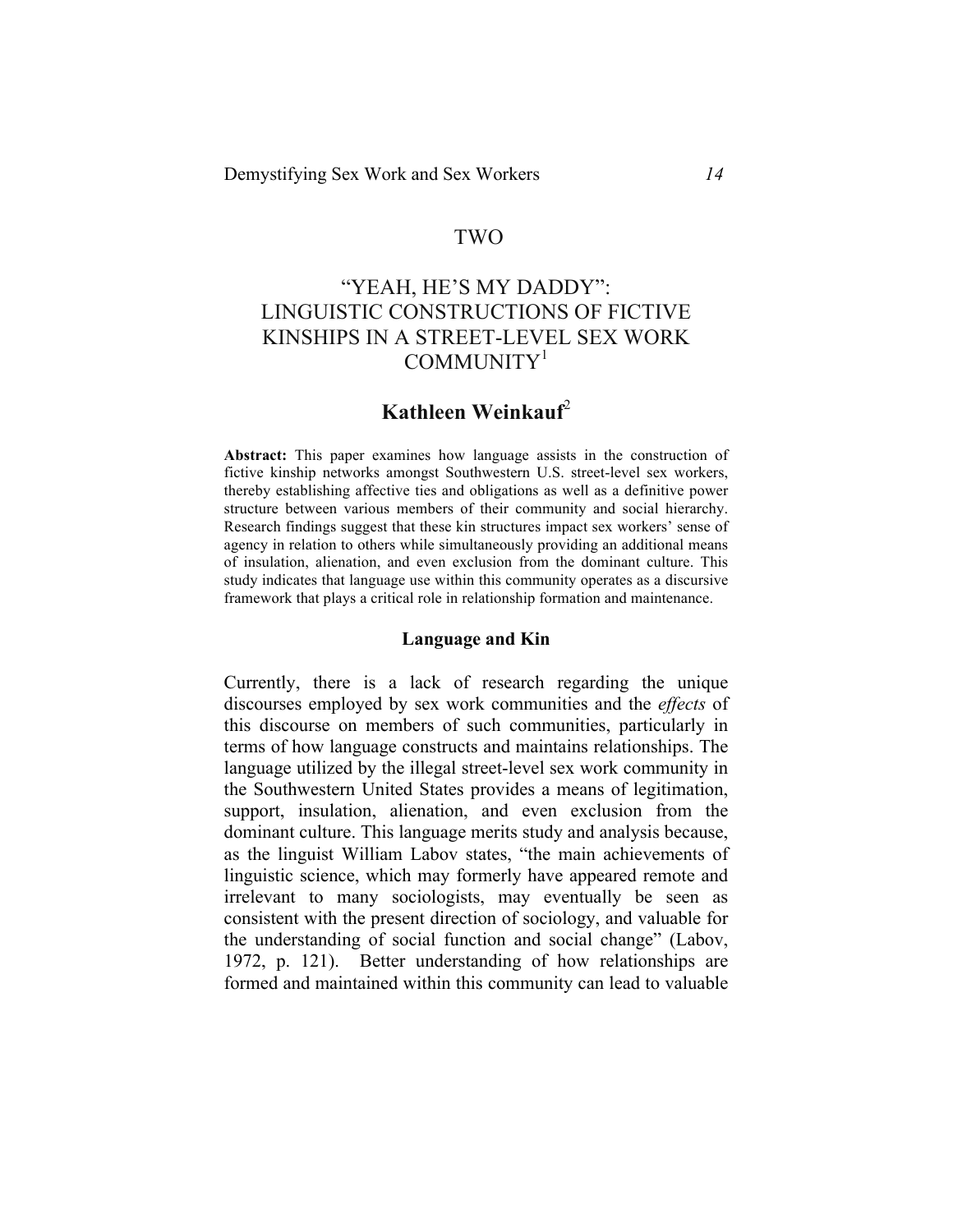insight regarding the criminalization of sex work and coping mechanisms used by its participants because "kin terms have both linguistic and social significance" (Parkin, 2004, p. 124). In addition, focusing on language within this community connects to the Sapir-Whorf hypothesis, "generally understood as the principle that language conditions habits of speech which in turn organize and generate particular patterns of thought" (qtd. in Jourdan and Tuite, 2006, p. 5), which, in this community, include family hierarchy.

Kinship is the foundation of much anthropological study. Prestructuralist anthropology focused on the importance of descent from a common ancestor, but Claude Lévi-Strauss shifted the way anthropologists conceived of kin structures. In his structuralist work, *The elementary structures of kinship* (1949), Lévi-Strauss suggests that the foundation of kinship is more about family alliances, highlighting the importance of the social exchange of females in kinship formation. Based on research among North and South Native American ethnic groups, Lévi-Strauss concluded that humans possess identical characteristics cross-culturally. In his book *American kinship: A cultural account* (1968), David Schneider argues that some anthropological notions of kinship are based upon Euro-American ideals and do not necessarily exist cross-culturally. By the 1980s, studies extended kinship analysis to "fictive kinships" or familial constructions among marginalized populations in non-consanguine relationships (see Weston, 1991).

Interestingly, each of these theories relies on linguistic constructions of culture and relationships. As Schneider (1968) suggests, "Insofar as a word is the name for something, and insofar as the word names—among many other things—a cultural unit or construct, one might conclude that culture consists of language; that is, the vocabulary, grammar, and syntax, or the words and their definitions and their relationships to each other" (p. 3). Linda Stone (2006) states that kinship involves much more than relations through descent or marriage, social structure, and right and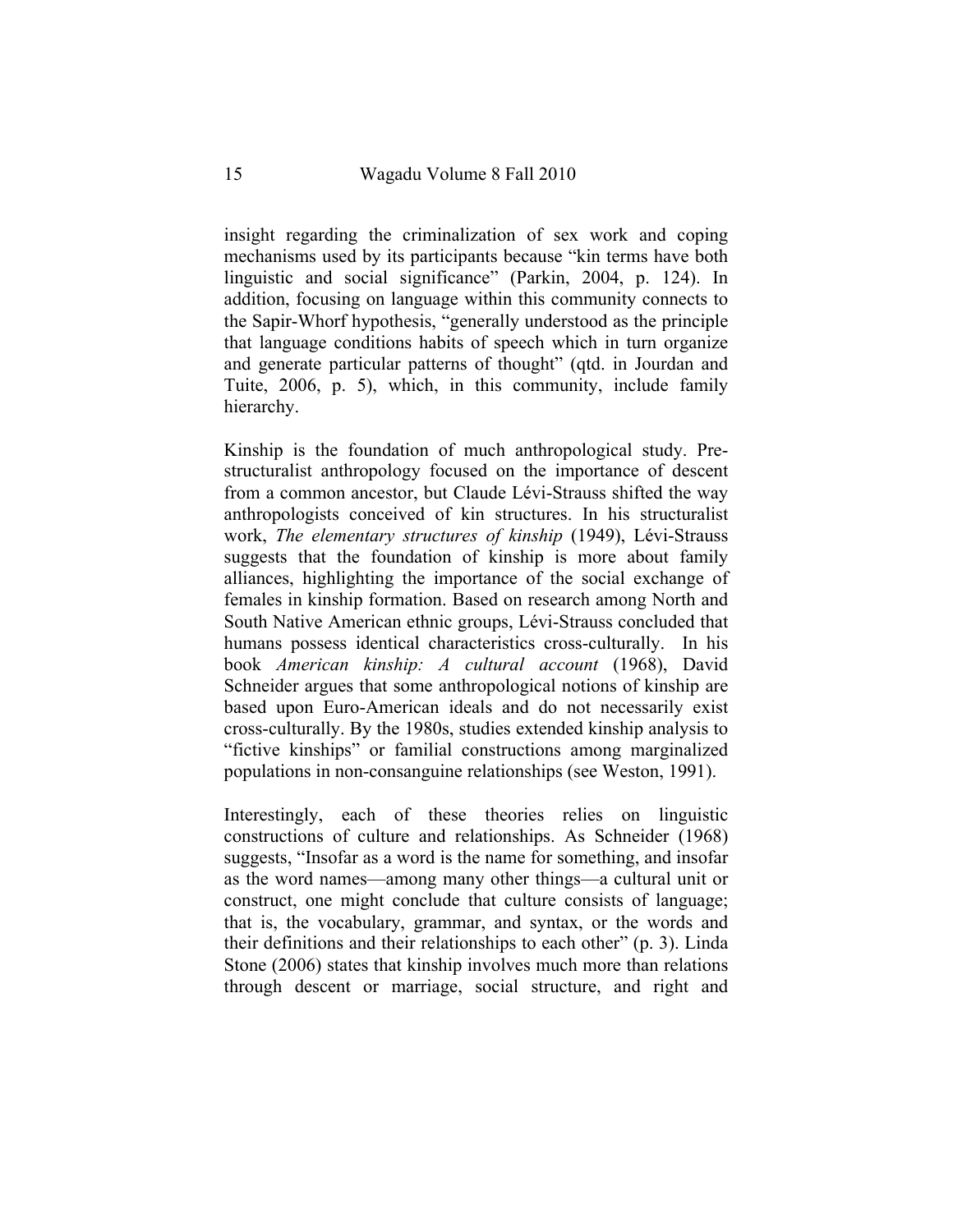obligations between kin; rather, "kinship is also an ideology of human relationships; it involves cultural ideas about how humans are created and the nature and meaning of their biological and moral connections with others" (p. 6). Thus, kinship is an ideological and social institution that functions differently depending upon the culture or community.

It is important to clarify distinctions between "kinship" and "fictive kinship" as used in this paper. Some anthropologists argue that "the concept of fictive kin lost credibility with the advent of symbolic anthropology and the realization that all kinship is in some sense fictional" (Weston, 1991, p. 105). However, this paper utilizes the term "fictive kinship" or "fictive kin" as a means of signifying non-consanguine, non-affinal kin structure found within the sex work community.

#### **Research Methods**

Participants were chosen with the help of Kim Smith<sup>3</sup>, Program Director of the Diversion Program, and Kathy Jones, a Diversion Program case worker. All participants were members of the Diversion Program in Phoenix, Arizona. According to Jones, Diversion is a Catholic Charities program that works in conjunction with the Phoenix Police Department as an option for first and second-time solicitation offenders. Upon a sex worker's arrest, the sex worker has the option of serving 15 days in jail or enrolling in the Diversion Program. The average client, female, male, or transgender, enrolls in Diversion for ten weeks and attends various group meetings including Prostitutes Anonymous, Therapeutic Group Counseling, and Life Skills.

The data discussed in this paper derives from 12 interviews and 16 interviewees, all female street-level sex workers between the ages of 18-45 years old who have or recently have had a pimp. Interviews were held in a private office at the Diversion Program site and were digitally recorded and later transcribed. Interviews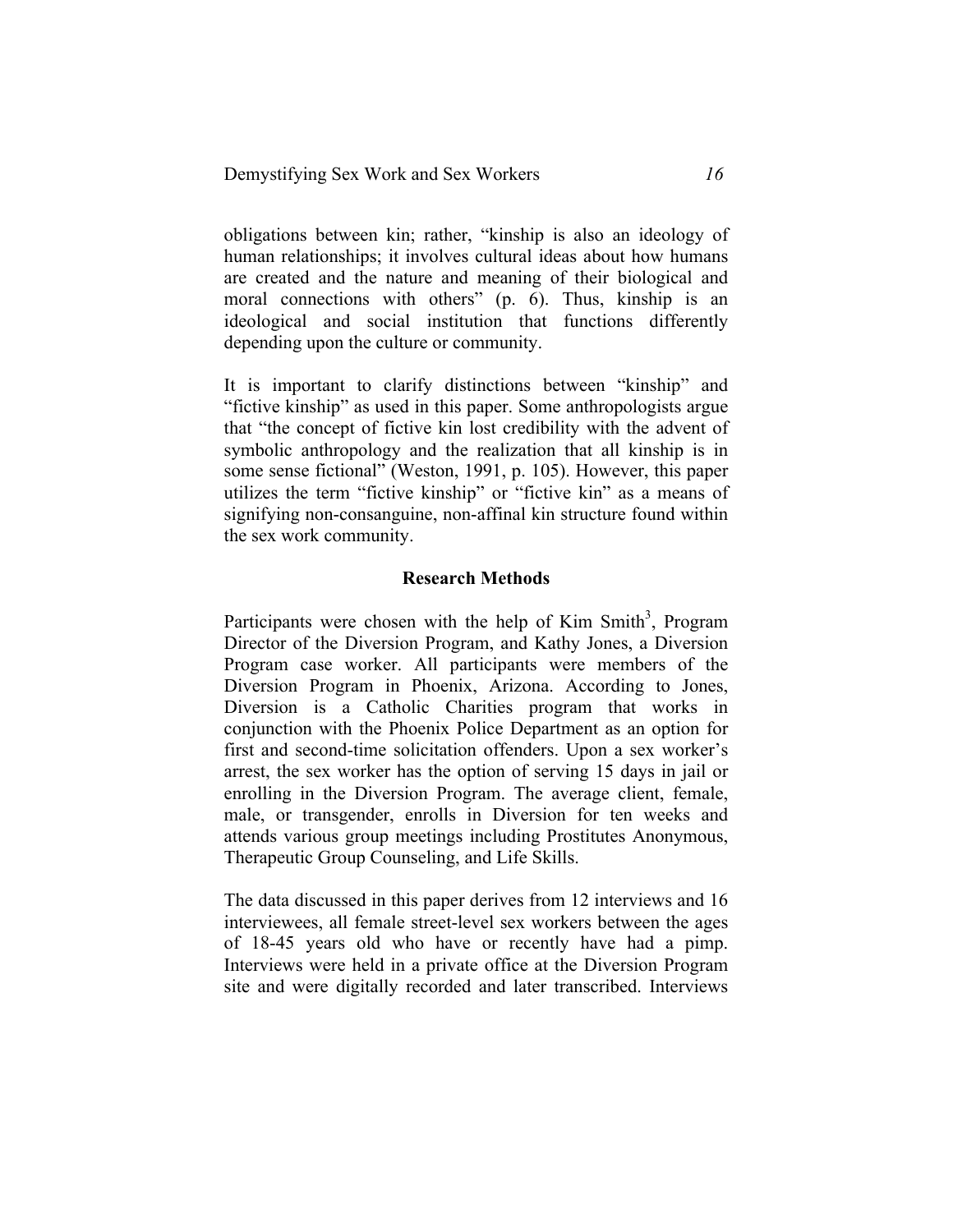lasted approximately one hour, and some women were interviewed in pairs while others were interviewed individually. The interviewees were asked open ended questions, and all "street language" and kinship terminology used during the interviews was defined and clarified by the interviewees.

### **Family Terminology**

While many marginalized communities adopt familial terminology as a means of creating structure<sup>4</sup>, at the street-level, familial terms are used as mechanisms to bring literal strangers together to create a group that functions as a family unit consisting of a father figure, a matriarch, often multiple female members, and sometimes children. In this paper, I provide an analysis of sex workers' own worldviews, experiences, and linguistic strategies. The kin structure of the street-level sex workers interviewed could be categorized as a "patriarchal authoritarian" family, meaning there is a male "head" of the family (pimp) who holds the most power within that family and exercises that power in an authoritarian and sometimes physical manner. It is important to note that variation of these terms and linguistic strategies could occur in different circumstances, such as in a legal brothel setting where most workers act as independent contractors and do not work for pimps.

*My folks*: The family metaphor is prevalent within street-level sex workers' language and begins with the foundational term "my folks," commonly used within the community. "My folks" is interchangeable with "my team," reinforcing feelings of identity beyond "sex worker" and connecting to feelings of belonging and even camaraderie. According to Diamond, a 20 year old African American sex worker, "my folks" is the basis of many conversations between street-level sex workers as often one of their opening lines to each other is, "Who you wit'? Who your folks?" as a means of identifying which "family" a street-level sex worker belongs and serving as an identity-making strategy.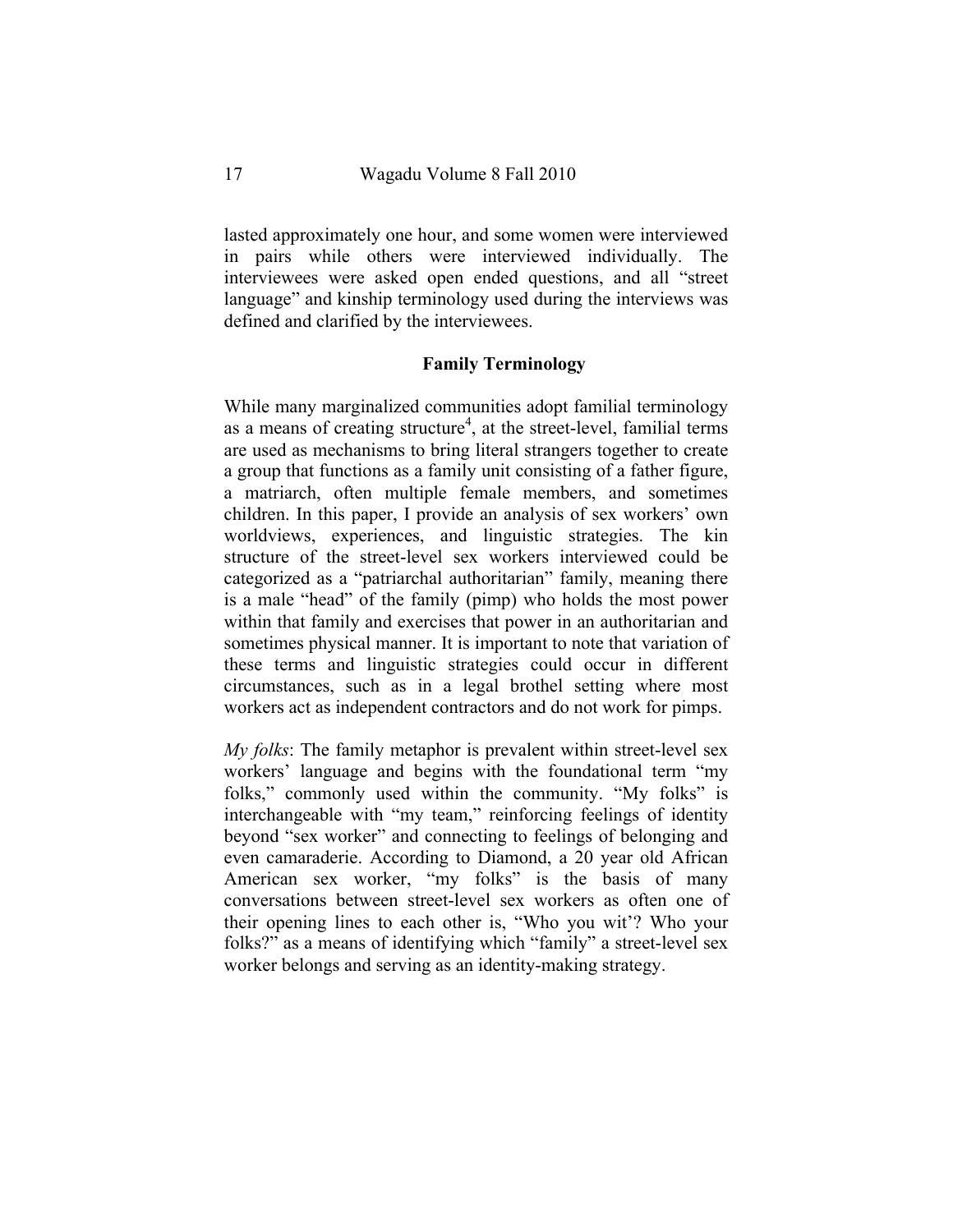This term serves as the cornerstone of the symbolic family. As Robin Lakoff (1990) suggests, "language is a symbol, not a reality…[b]ut symbols have tremendous potency, often more than the reality they stand for, because so much volatile emotion attaches to them" (p.15). This holds true for the symbolic family established by the pimp: "[The pimp] in return invites her into his underground social network with the sense of belonging" (Williamson and Cluse-Tolar, 2002, p. 1079). Additionally, "folks" serve as the only sanctioned homosocial relationships that many sex workers have. Taylor, a 19 year old bi-racial sex worker, explained that while working, she is allowed to "ho-cialize" only in attempt to recruit other sex workers to her family:

> You can only talk to girls for a minute and thirty seconds, and in that minute and thirty seconds they have to say that they're gonna go with you and your pimp. Then you gotta move on. If [your pimp] see you talking longer than that, then you get beat.

While each pimp's rules about "ho-cializing" can vary, most interviewees confirmed that spending time socializing with other women was unacceptable and could result in violence, therefore most interviewees socialized only with their "folks." Thus, the term "my folks" induces emotions connecting to allegiance, duty, and trust while the pimp establishes himself as the emblematic head of the family with the term "Daddy," as is illustrated below.

*Daddy*: Many of the interviewees discussed the taboo of naming their pimps. Some interviewees stated they would never use the pimp's given name while others stated they would use his name only in extreme situations. Taylor, for instance, noted that "I call him Poppa or Daddy, or sometimes I'll just say his name when I'm angry with him or I don't really want to talk to him." While most of the sex workers start out in a romantic relationship with their pimps, using his name, there often comes a point in the relationship when she has to stop using his name and refer to him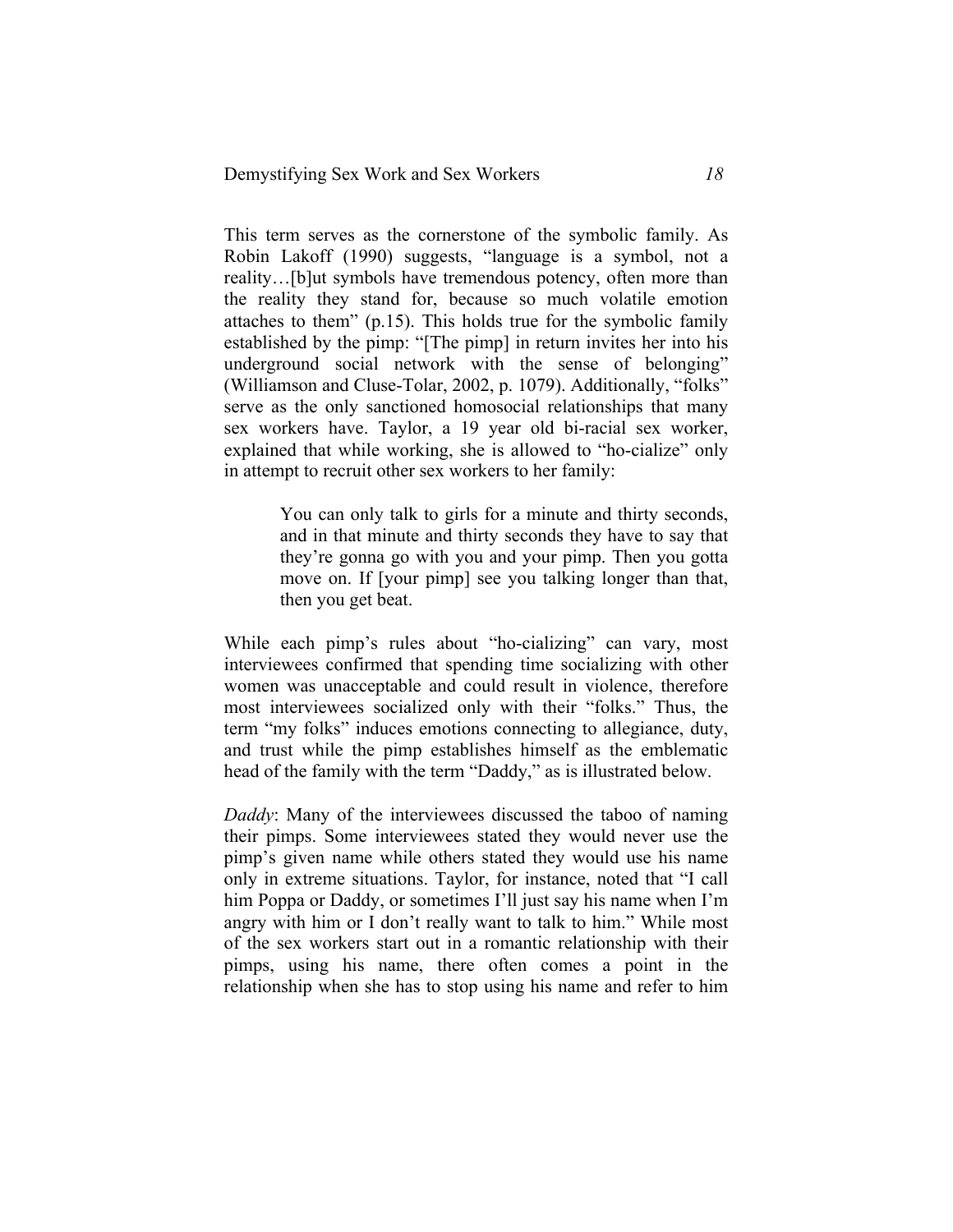as Daddy. Taylor explains that transition in her relationship, which ultimately signified that she was transitioning from his "girlfriend" to his sex worker:

> I would always call him Reginald, 'cuz that's his name, or just Reggie, but then, like, when I got around the other girl, 'cuz he didn't let her call him that, she had to call him like, Daddy, so like, he told me that he wanted me to stop calling him [Reggie] 'cuz then the other girls that he has will think it's okay to say his name when I guess it's not.

Most sex workers in this study commonly call their pimps "Daddy," a referent that arguably infantilizes the woman and places the pimp in a position of power, authority, judgment, and discipline. The women interviewed seemed to clearly understand the power of this term. As Jade, a 19 year old Latina sex worker, stated, "You call him Daddy, you know, because it's like he gave you this life. This new life." Or, as Diamond said, "To his face? I will not call him Daddy just because it gave him some kinda extra power, but to my friends I'll be like, 'Yeah, he's my Daddy.'" The women interviewed understood that this term empowered the pimp and Diamond recognized that it simultaneously subordinated her. And, much like in traditional patriarchal authoritarian families, "Daddy's" power is reinforced by the control of his family's finances.

During our interview, Renee, a 21 year old Latina, stated, almost as a mantra, "The pimp is at the top of the food chain," supporting Williamson's argument that "Pimps…are those at the top of the pimping game. To these men in power, it is a game in which they control and manipulate the actions of others subordinate to them" (Williamson and Cluse-Tolar, 2002, p. 1078). One of the things pimps control is money. "Pimps just want they money," Diamond said. For all of the sex workers interviewed, one-hundred percent of the sex worker's earnings, every night, went directly to their Daddy, as Diamond said, "'cuz I was givin' him not a percentage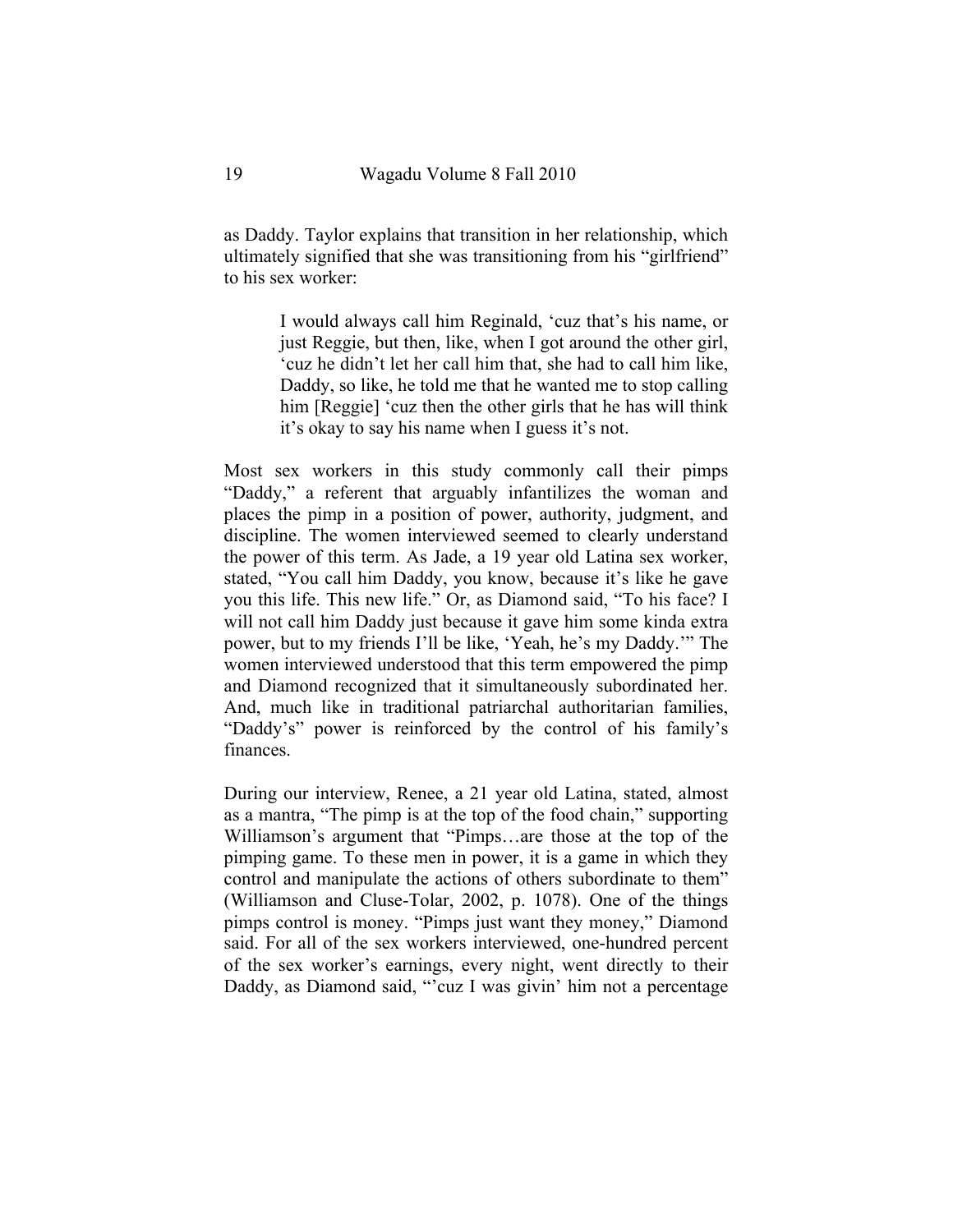or a portion but all my money, all my money goes to him." Diamond and Renee both stated they had to hand over every dollar, literally every cent, to their pimps or they would "get in trouble" (Renee). Diamond said, "If I had a dollar he didn't know about," and Renee interrupts, "If I had fifty-cents!" and Diamond continues, "he be like, 'wachu doin' with change [laughs]?" The pimp seems to understand that control of the finances translates into a particular kind of power and control of the family.

In this same vein, the pimp, or the "father figure" of this family, is situated as the "head" of the proverbial family and there is consistent linguistic assertion and maintenance of his position of authority with the use of the term "Daddy." The pimp understands this dominant position, as Mickey Royal, a pimp, writes in his book *The pimp game*, "You must stay on top and above. On top of your game and above your product and any situation you encounter. The easiest way to stay above your ho's is to keep your ho's beneath you. They are not your friends. You are the father, not the brother" (Royal, 1998, p.  $76$ )<sup>5</sup>. The pimp, therefore, exists in an established position of dominance and control often (though not always) reinforced by physical abuse. The interviewees stated that their Daddy would "dole" out money for necessities or give them spending money or would reward them if they were new to the family or earned a large sum of money.

Beyond controlling the finances of the family, interviewees explained that many pimps often control their affection, rewarding only the top earners. For example, Taylor stated that if she made good money, her pimp would give her a kiss:

> They want you to be strictly about business, about getting them money…unless you make them really happy, and then they'll do something like give you a kiss. If you make them really like, make good money. Unless you make them good money, then maybe they'll like give you a kiss…they'll give you hugs, tell you how proud they are of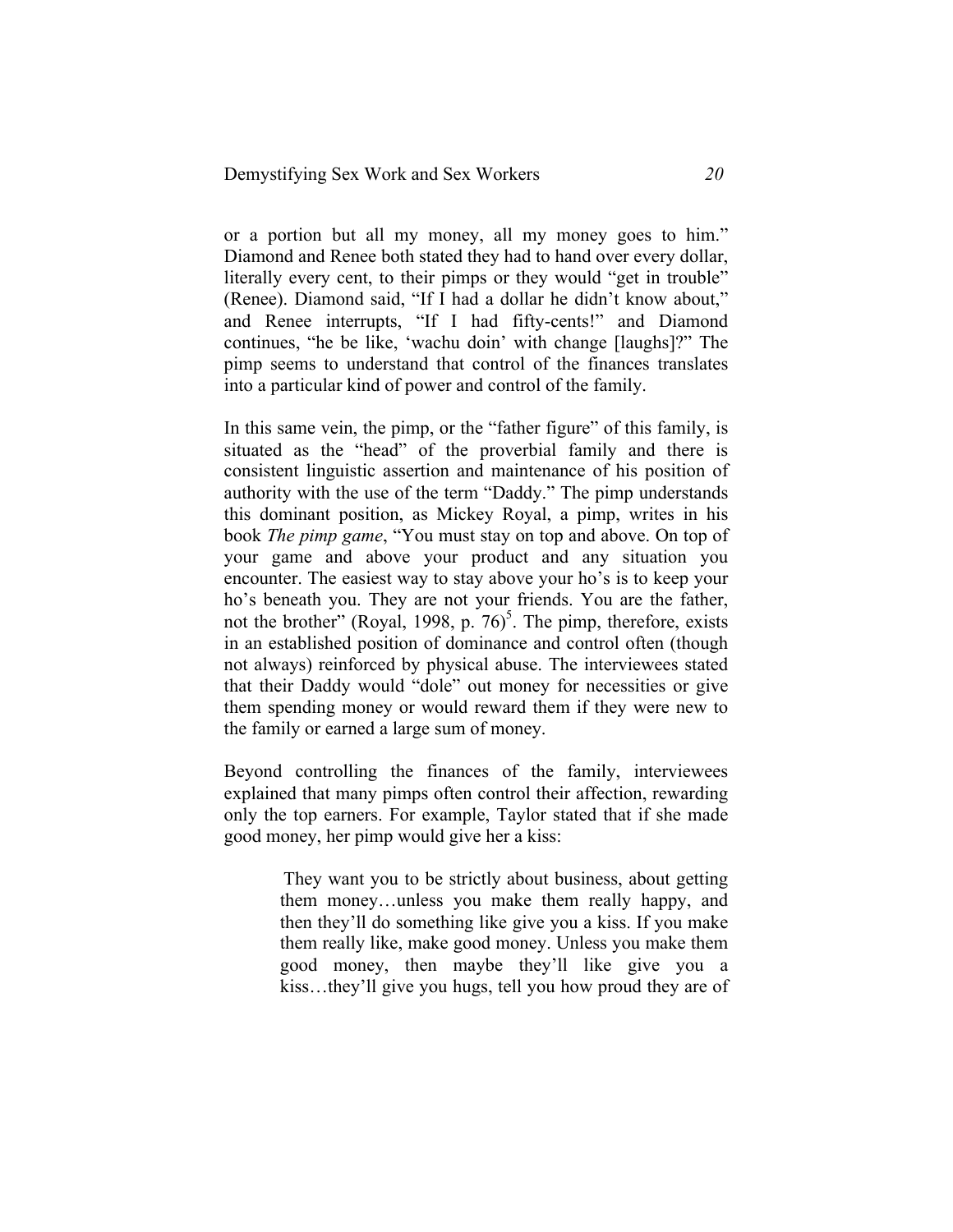you, they even might kiss you on the mouth to show you that they're like really happy. They'll lay with you, they'll buy you stuff like clothes, shoes, they'll get your nails done, stuff like that.

Other interviews confirmed this, for example, Janey, a 19 year old Caucasian sex worker, stated, "Most of them, they don't, they don't sleep with you unless you have [made] a certain amount of money or you've reached his quota for the month." Many of the interviewees discussed the earning quota that each worker had. The quota varied by pimp and could depend on the skin color of the worker, her experience, her "hustle," and her position within the family. Some interviewees suggested that the "bottom bitch" did not have to earn as much money as the other workers.

*Bottom Bitch*: According to my interviews, most pimps have a "bottom bitch" or "bottom," which is his number one worker: "Like a girl who he has regardless, like working, no matter what happens she'll be there. He may have other, other girls, but those girls he can't count on like the bottom bitch" (Diamond). When I asked Diamond if every pimp has a bottom bitch she replied, "Yeah, or he's not a pimp, I would say." Often the bottom is the sex worker who has been with the pimp the longest and was the first sex worker he initiated into the profession, usually she is his best earner. As the pimp adds more women to his family, either by recruiting them himself or having his bottom recruit them, it is often his bottom's responsibility to inculcate the new sex workers into the ways of the family and the expectations of the pimp. Valerie, a 36 year old African American sex worker said: "I was a bottom. I'd tell the girls, 'this is what you do, this is how you do it, this is what he expects, don't fuck up.'" Other interviews suggested a more maternal role. Frankie, a self-identified "bottom" stated:

> I made sure the girls got up; I made sure they ate, made sure all their clothes were washed, and they were out at the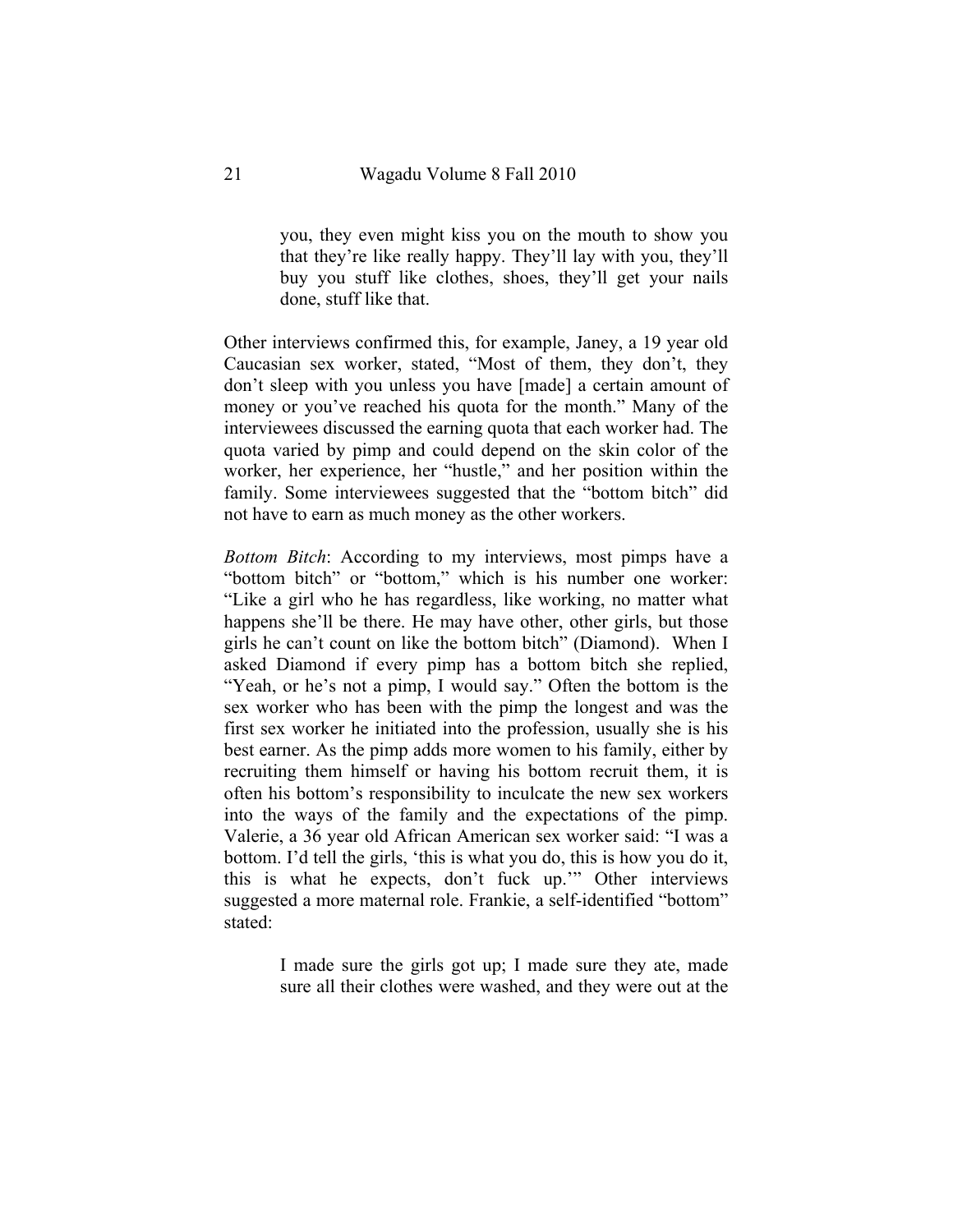time they were supposed to be at. And if something was to happen while they were out there, you know, I was the person to go and drive, you know what I'm sayin', to see what the problem was, or I would drive him to go see what the problem was. Or, they had too much money on 'em and was scared somebody was gonna take it from 'em, he would send me out somewhere to meet 'em, pick up the money, and send 'em back out.

It appears beneficial for a bottom to have more women in the family because sometimes her earning quota is reduced. Renee (the "bottom" for her pimp) said, "From my experience, I won't have to make as much money as the other girls make [when new girls are brought into the family]." Many of the interviewees affirmed that the bottom rarely leaves her pimp because it is difficult to regain that status in a new family. "You can always work your way up to being a bottom bitch, but you gotta fight your way up to that place and work harder, so that's why most girls who are bottom stay there because it's easier than trying to work your way up [with a new pimp]" (Diamond).

Linguistically the term "bottom bitch" is relevant because it is used in this community as a term of respect; it is the Daddy's way of acknowledging that this female is a particularly loyal and strong worker and for the "bottom" to gain respect from other workers within the family and on the street. Renee suggests the "bottom" refers to the "foundation" of the family. Perhaps "bottom" can be read anatomically as in "the buttocks," though the women interviewed did not sense the term to be sexual. The term elevates the "bottom's" status within the family, yet it is tempting to read the term negatively as there is both an explicit and implicit subordination present: bottom (implicit) bitch (explicit). "Bottom" traditionally means the lowest possible point. "Bitch" is a much more explicit term used to dehumanize and subjugate. Framing this term as positive could give the Daddy the power to assert praise while keeping his "best worker" in a subordinated subject position.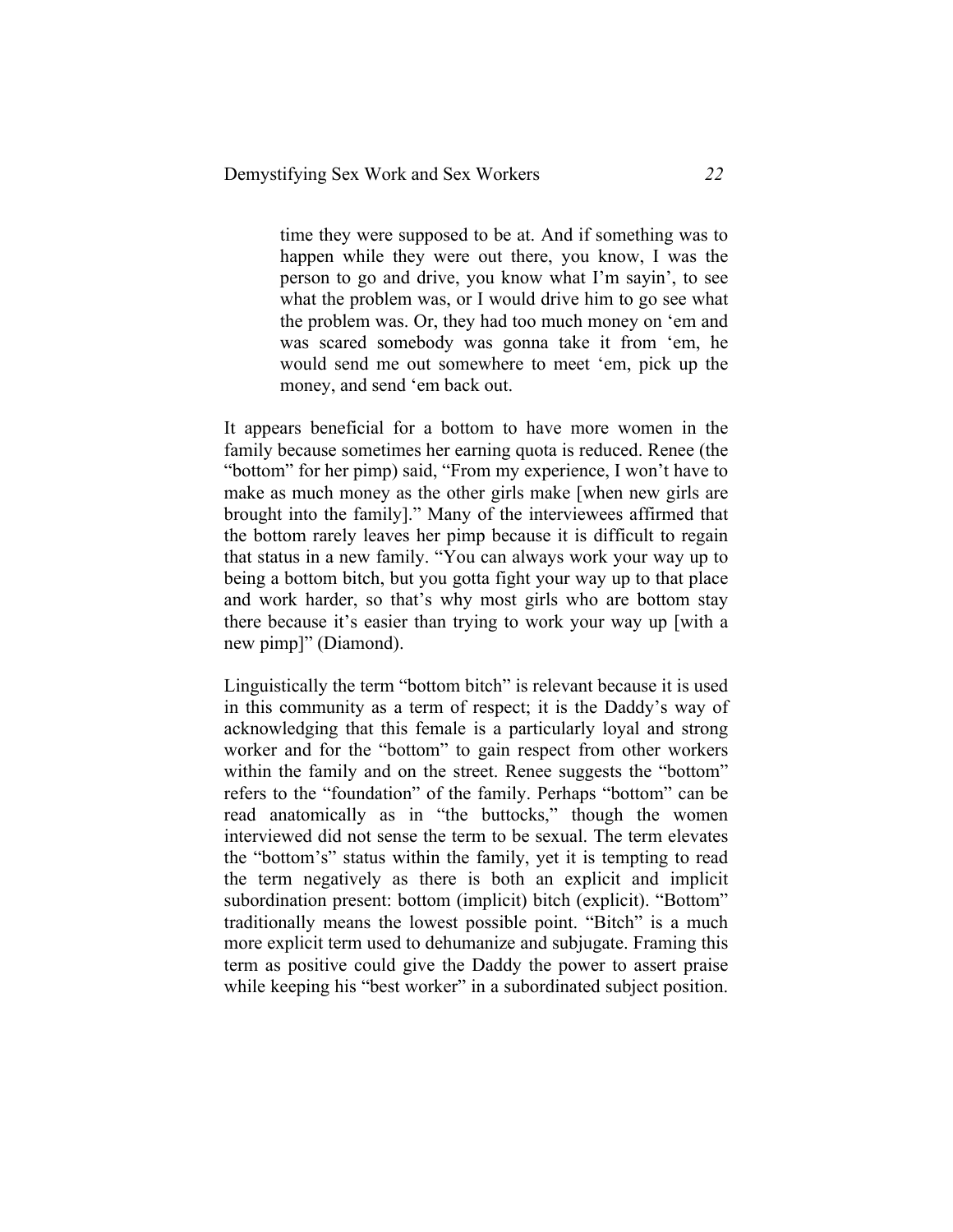However, "bitch" is also constructed as a term of endearment or respect among this street-level sex work community, which complicates this understanding.

*Bitch*: According to my interviewees, "bitch" is by far the most common referent from a pimp to his sex worker(s). Bitch is so pervasive that street-level sex workers use it as a referent to other street-level workers with whom they are very close. Renee says, "For me, it's more like a term of endearment," to which Diamond agrees: "Yeah, that's my homegirl, that's my best friend…that's my bitch." Diamond went on to say, about her pimp, "At first, in the beginning of the relationship we was cool, like 'babe', but when I start hittin' the streets for him, oh, I din' even, I barely even heard my name. It was just bitch, bitch." Taylor's interview also affirmed, "He likes to use the word bitch. He uses that word most of the time."

Much scholarship has been done about the term "bitch" (see Sutton, 1995; Collins, 2004) discussing "bitch" as it functions as an invective in the dominant culture or attempts by women to reclaim the term. In terms of the pimp/sex worker relationship, the term "bitch" may reflect that sex workers are loyal to each other or their families, willing to offer protection. Perhaps the term reflects the sex worker's relationship to her pimp, who in some sense "owns" her, thus the term bitch functions as a naturalizing framework for social relations. Bitch, as it is used in this community, establishes in-group status and sharing this and other terminology reinforces community identities. The development and maintenance of insider status through the use of this and other terms may be particularly important to this population because members of this community rely on each other, to some extent, for protection from police, from dangerous clients, and sometimes from domestic abuse. Similarly, given their circumstances, they may need to exclude outsiders as a way of ensuring protection from arrest, judgment or proselytizing.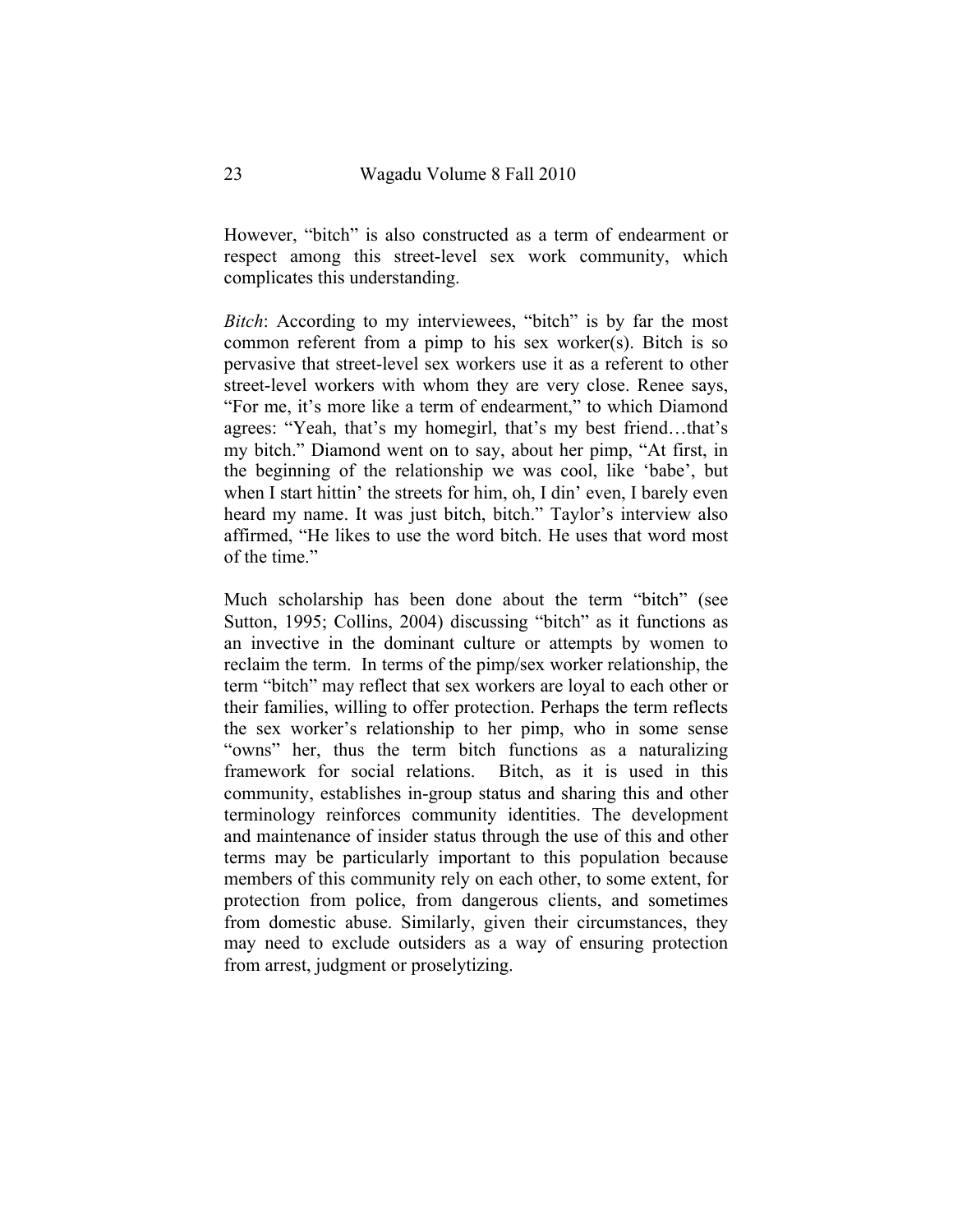*Wifey*: The family metaphor is further linguistically constructed by referents like "wifey" or "wifes-in-law." A pimp will often call his workers "wifey" or, as Renee states, "He can't call other girls wifey, just me, 'cuz it makes me mad." Here, it seems, Renee exercises some form of control over her "Daddy's" use of the term, though it is difficult to know if her pimp refers to his other workers as "wifey" when she is not present. Renee considers "wifey" a term of respect, and, as her pimp's "bottom," she believes only she is entitled to that referent. "Categories like 'husbands,' 'wives,' 'mothers'…are created as groups with certain characteristics and relationships" (Connell, 2005, p. 130), thus by utilizing this term, the pimp and sex workers establish a metaphorical married relationship with at least some of the same commitments, respect, and loyalty.

Similar ideas are reinforced by women of the same family referring to each other as "wifes-in-law," establishing not only a familial connection amongst them but invoking an almost "legal" status to their relationships, a social contract. While Dalla (2006) notes that there is surprisingly little information "documenting the nature of relationships between prostituted women" (p. 76), my research reveals that women's experiences working in the same metaphorical family is complex and varied. Some sex workers discussed caring about the other women in their families and even helping with child care. Others discussed family situations with extensive conflicts and sometimes brutal violence. Yet others, such as Frankie, a 33 year old African American sex worker, discussed having a sexual relationship with her wife-in-law. Frankie explained:

> As we became one, as a family, ummm, he came on to her and you know, he wanted us to have a little threesome thing, and ummmm, she told him that she wasn't in the relationship for him, she was in the relationship for me…She would go out and make money, whatever, but sexually-wise, she didn't want him, she wanted me.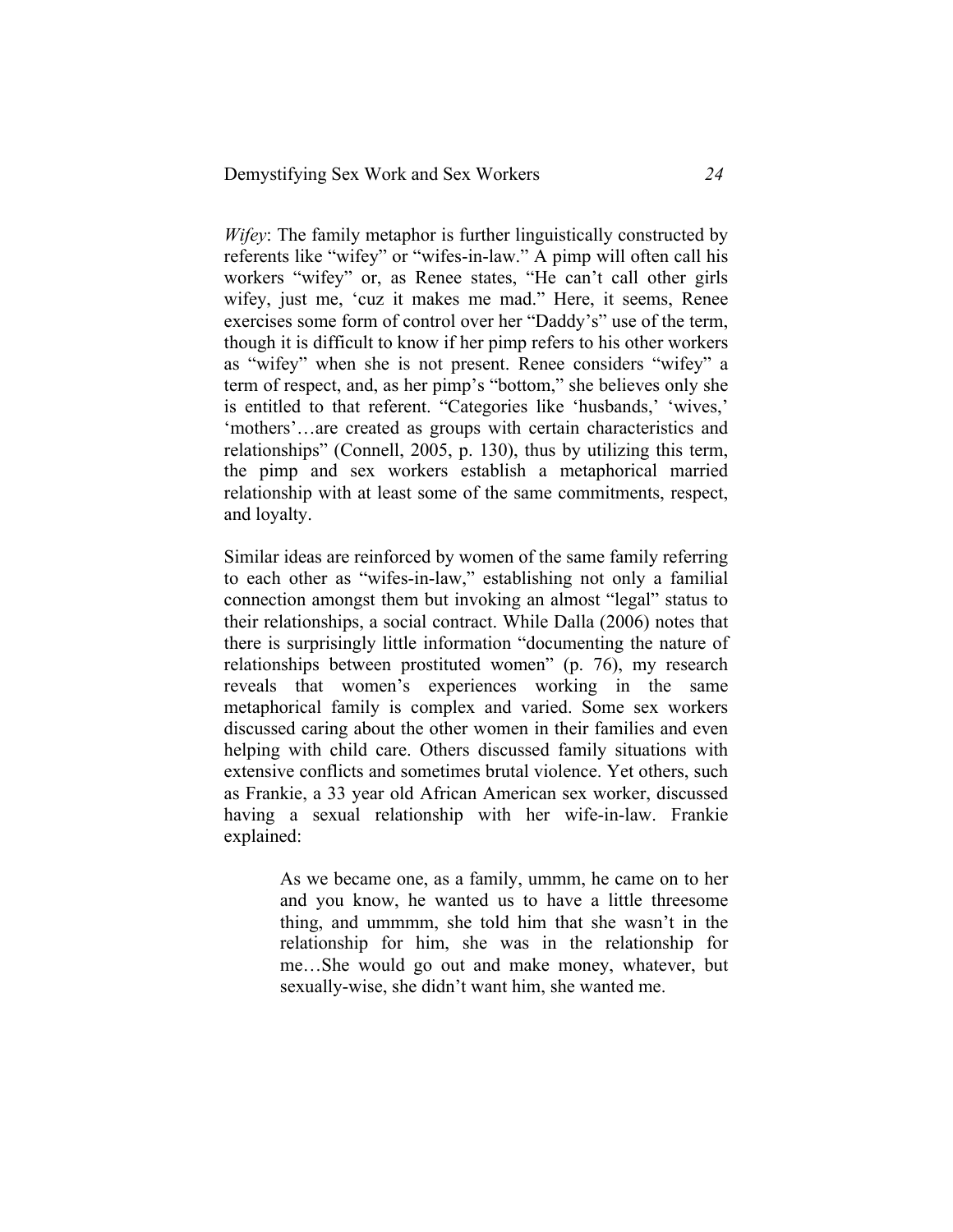According to Frankie, sexual relationships within the families is quite common, though no other interview participants spoke of this, yet many acknowledged and accepted that their Daddy had sex with other women within the family. Some interviewees discussed jealousy that was sometimes present within the familial structures, as Valerie said, "Oh, there's always one that's jealous."

### **Renegade and Other Terms of Disloyalty**

*Renegade*: A street-level prostitute who does not have a pimp is often called a "renegade" or "renegader". The term "renegade" reflects the arguably traitorous nature of the woman who chooses to work for herself, and by definition is a disloyal person who betrays or deserts others. In this street-level sex work community, she works without a pimp, although it is problematic to assert that she works solely for herself and keeps all of the money she earns, as many renegades support boyfriends, husbands or children with their income. Interviewee reactions to renegades were mixed. To some, being a renegade was an egregious act of selfishness against the community. This disloyalty on the street is regularly met with physical violence, especially if a renegade is trying to encroach upon a physical space worked by other women. As Dalla (2006) suggests, "One could speculate that relationships between prostituted women…are, on the one hand, highly competitive and destructive, as each attempts to procure more and better paying clientele" (p.76)—which is true of renegades who are not part of a family.

While renegades do not hand their money over to a pimp, per se, often their money is handed to a man in another powerful position: drug dealer (Ratner 1993; Maher 1992, 1996; Inciardi et. al. 1993; Johnston 1998). Yet this does not seem to be the reason for animosity between street-level prostitutes in a family and renegades. As Renee said, "She's gonna come all up in here and make that money and don't give it to nobody but keeps it for herself? Oh, hell no." The idea of autonomy for a woman on the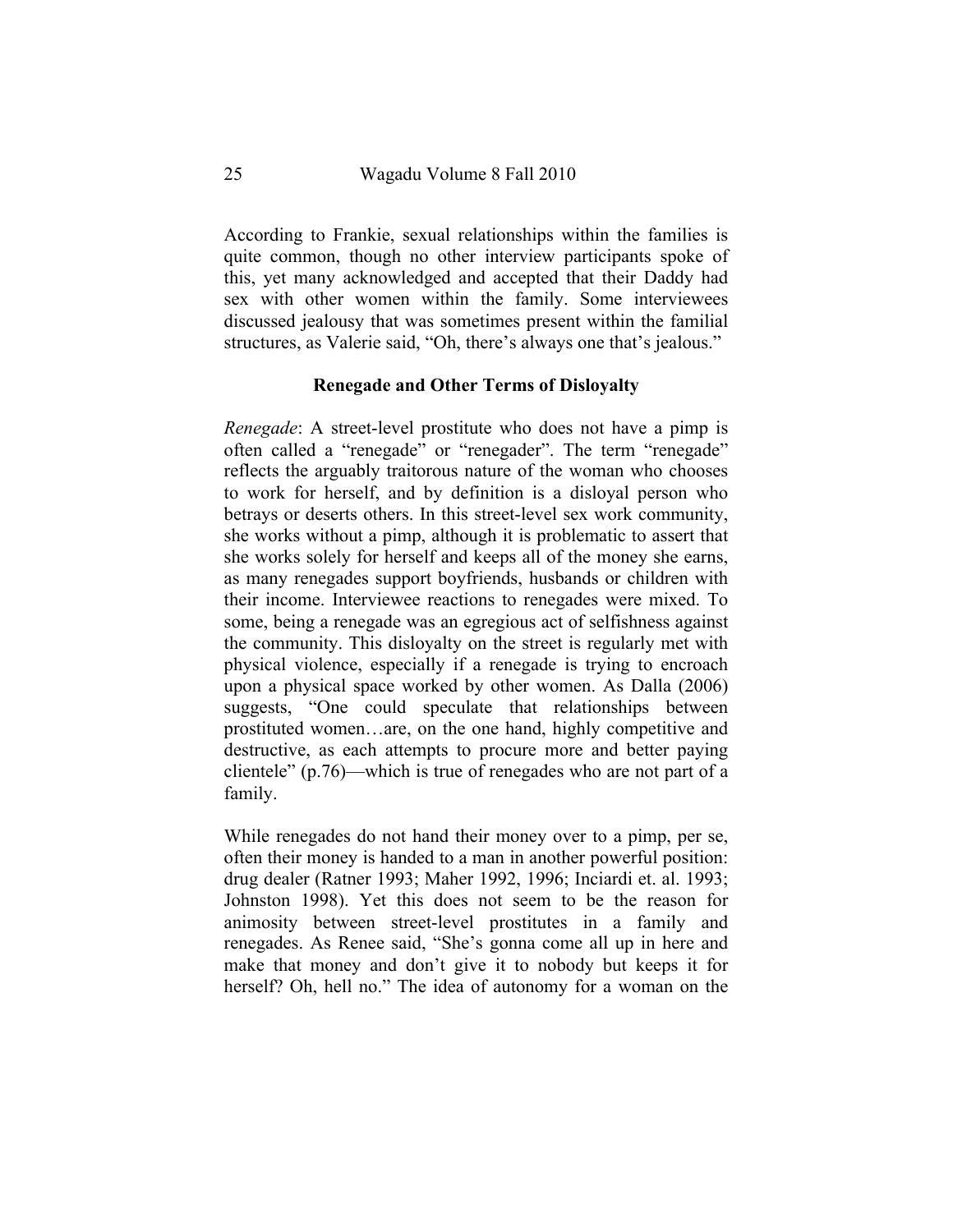street seems almost offensive to the other women—as if an economically independent renegade is a personal affront to another woman's family. Certainly, the renegade threatens the entire notion of the "family" structure created by pimps, so pimps often try to persuade renegades to join their family or instruct their women to "beat down" a renegade when they see her (Renee).

*Out of pocket*: If a woman "steps out of pocket" she is doing something to disrespect her pimp, usually by acknowledging another pimp, even if just by a glance, which is called "reckless eyeballing." Taylor said:

> They call it reckless eyeballing, when you're looking at other people, when you're not supposed to. Like when you're talking to [your pimp] and with [your pimp] you only look at them. Like, say, he was sitting here in this room and we were both talking to you. I would have to talk to you like this [turns her body to face away from me to look at where her pimp would be sitting]. To where I was only looking at him but I could talk to you but only looking at him. Like, I wouldn't be allowed to look at you right in your face…They want to have control over your mind, body, and spirit. Everything about you, they want to have control of it. Because if they have control over all of that, they know that they can tell you to do anything and that you'll do it.

According to all almost of the interviewees, if another pimp, who is not her Daddy, catches a sex worker "out of pocket" he then has the power to take "ownership" of her. He can take her money, her cell phone, call her pimp and say something to the effect of, "Oh, I got your bitch now, she's outta pocket" (Renee), and express that her pimp has 24 hours to "serve her papers," meaning, offer that pimp money for her, or the latter pimp gets to keep her. Often, as Diamond explained, the former pimp will confront the new pimp and the worker and she has to "choose up" in front of him,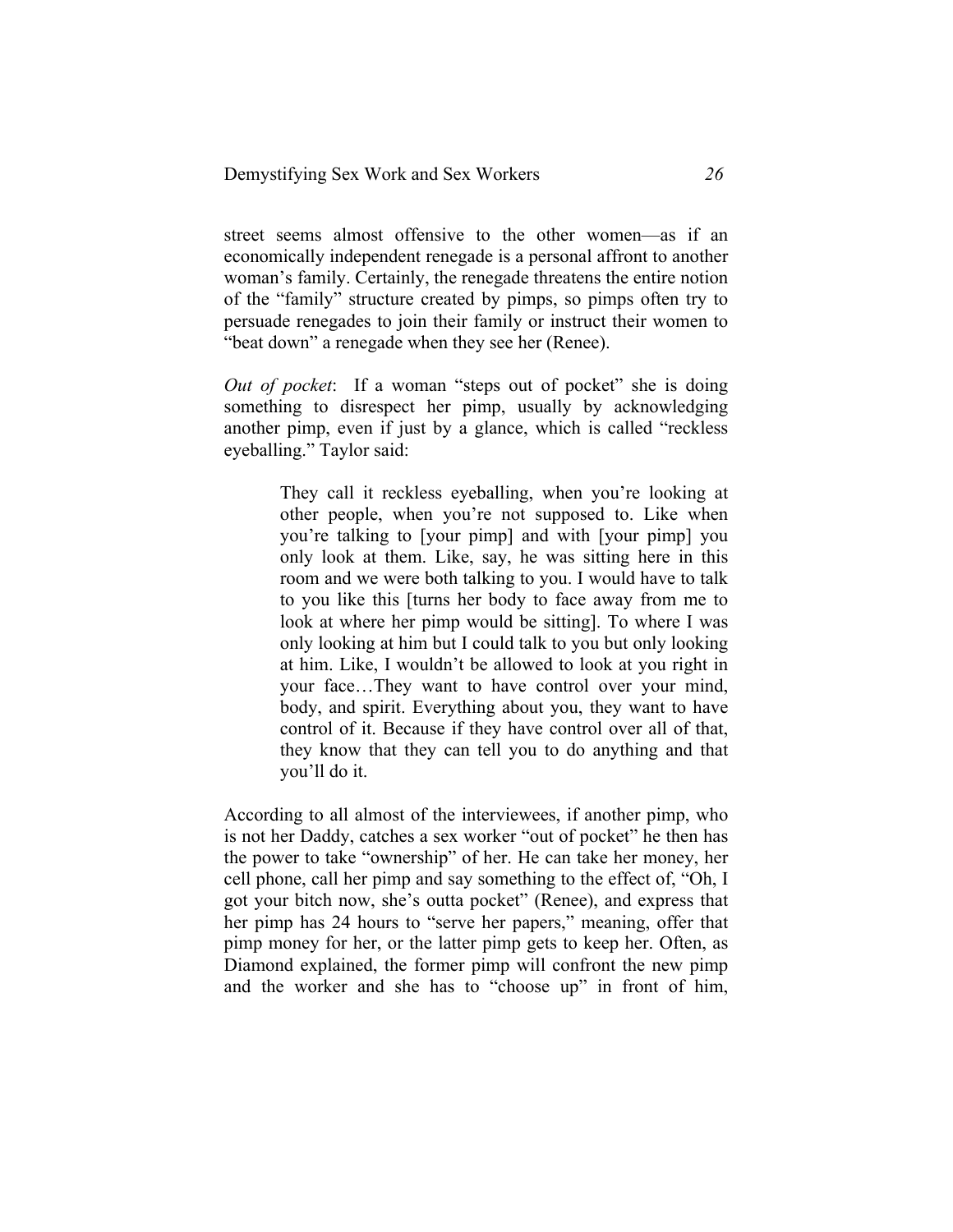meaning, make her choice in front of him. If she chooses the other pimp, then she becomes "his" and part of his family. If she chooses her former pimp, he will often pay the other pimp for her "wasting his time" and "beat her down" (Diamond). As Renee explained, "When you're in his pocket, that's where you stay."

Many interviewees relayed stories of being out of pocket, especially when they were new to the life. Diamond said "Thank you" to a man who opened a door to the 7-11 for her and she got called out-of-pocket and subsequently got "in trouble" from her pimp, though she would not specify what that meant. Renee says she "went as far as to get into a car with a guy" thinking he was a customer but she quickly learned he was a pimp and she was caught "out of pocket." She said she could not remember how it all ended but that she went back to "her man." There are several interesting aspects to this transaction. Primarily, the original pimp has exercised an extreme form of control over his sex worker by controlling her physical demeanor. He has taken control not just of her money, not just of her labor, but also of her physical movements, even when he is not physically present himself. Linguistically the term is significant as it suggests objectification of the woman, as if she is a literal, owned object that a pimp carries with him. When some of the interviewees discussed being in and out of pocket, they would literally gesture to being in his back pocket.

*Choose-up*: To "choose-up," as previously mentioned, is to make the choice to have a different pimp. Described by many of the interviewees, it is the process of a sex worker leaving her pimp, and sometimes her folks, for a different pimp. It appears almost as a regulated business transaction with rules of appropriate behavior where the former pimp delivers her clothes to the new pimp and sometimes she has to look her former pimp in the eye and say that she chooses a new pimp; Renee said sometimes "they'll shake hands." As Lakoff (1990) so aptly states, "Language is powerful; language is power. Language is a change creating force" (p. 13). In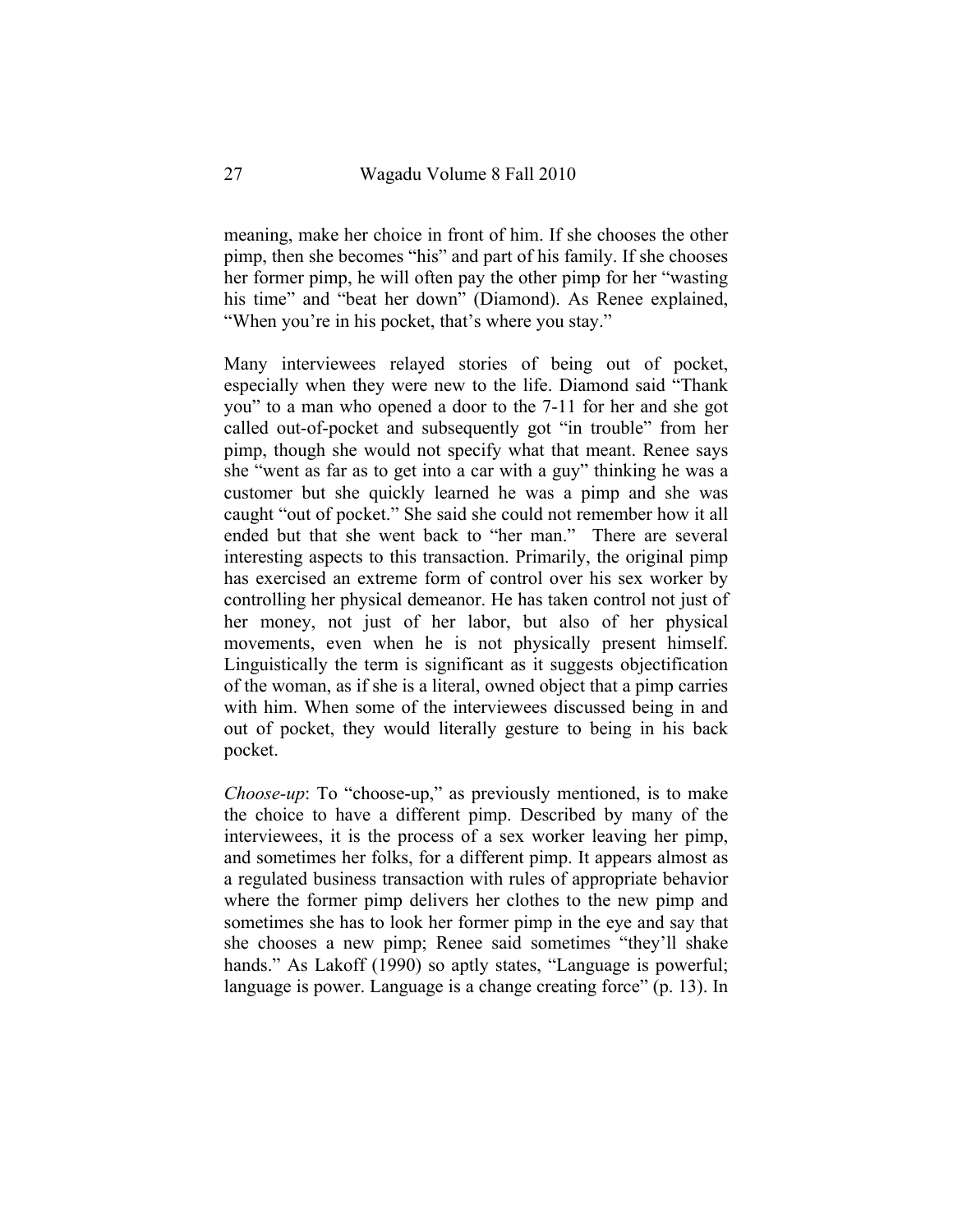this moment of *saying* that she chooses a different pimp, the sex worker creates a change in her life. The term "choose-up" implies some sort of autonomy on the sex worker's behalf, that she has a choice in this matter. Often, however, the interviewees admitted to being enticed by empty promises of less work, less violence, more drugs, more freedom. It would seem, then, that street-level sex workers have some form of power or agency. However, many interviewees conveyed that a sex worker's decision to choose up is often met with physical violence from her former pimp, which her new pimp allows as part of the transaction. Sometimes, in the event the sex worker who left her "family" encounters her former wifes-in-law, they have "the right" to beat her up (Diamond and Renee). As Diamond stated, and Renee confirmed, when a woman leaves the family, the other girls have to work more to earn higher quotas, as well as deal with the emotional pain from the break and feelings of abandonment.

### **Discussion**

As Neil Websdale states, "Whatever culture an ethnographer studies, there will always be limits to his or her understanding of that culture" (1998, p. 214). Therefore, I am remiss to draw any overarching conclusions regarding this research. However, even from this small set of interviews, we can conclude that linguistic constructions of fictive kinships among illegal street-level sex workers have a significant impact on how female sex workers conceptualize their relationships. This paper concludes that kin structures represent an important element of the social lives of female sex workers in this study. Kinship terminology reconfigures the intimate world of sex work, and kin terms serve as an identitymaking strategy. This terminology constructs identities that ostensibly connect to power, and as Gayle Rubin states, "Kinship is organization, and organization is power" (1975, p. 37). Yet, within the context of this street-level sex work community, certain family actors hold more power than others. Certain identities that are repeatedly reinforced with terminology suggest that some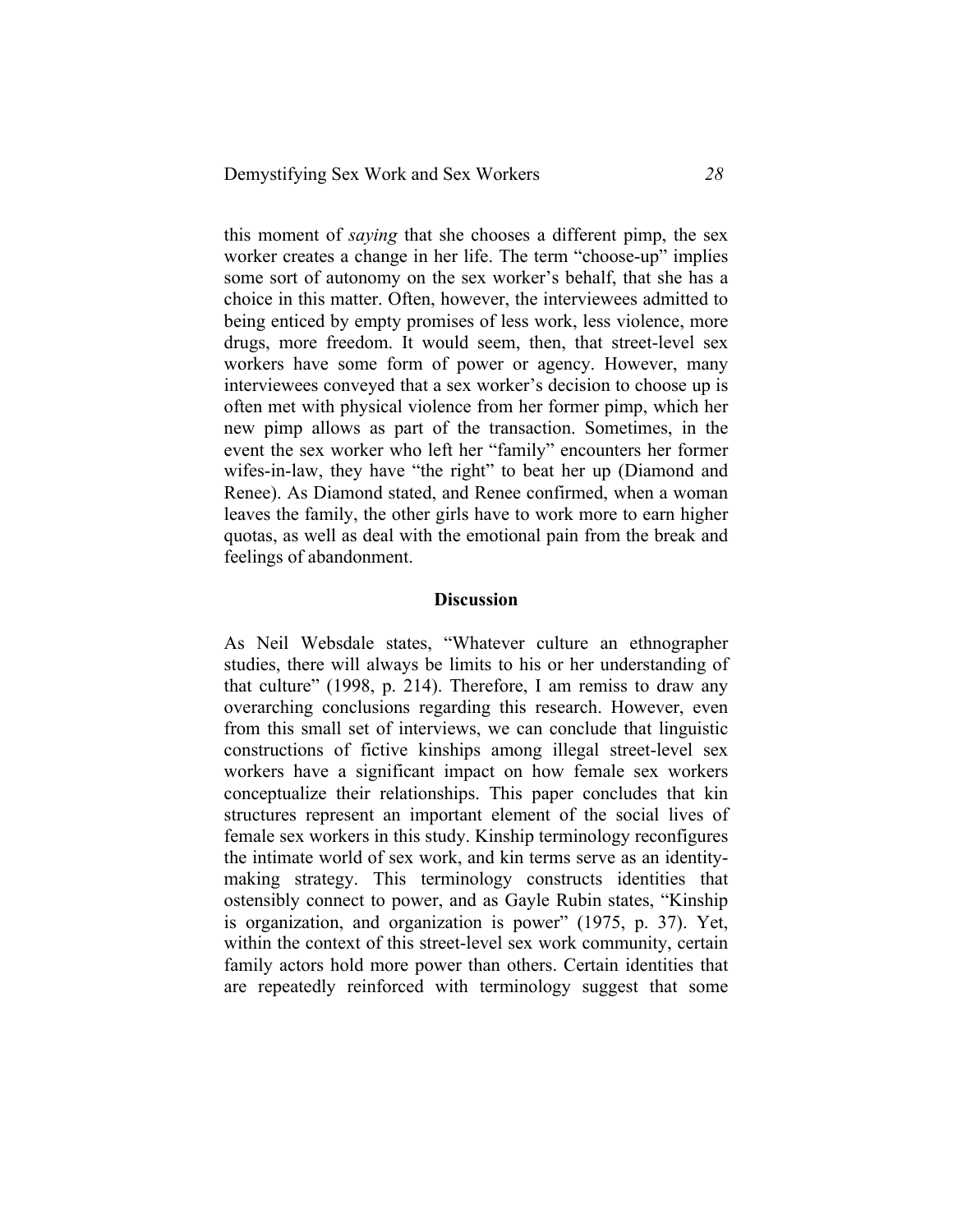positions within the kin structure ("Daddy" or "bottom bitch," for example) are imbued with power.

It is also important to note that many interviewees were uncomfortable with the term "pimp." My initial interview question was "Do you have or have you had a pimp?" I received a lot of mixed responses to this question, including, "No, he's my fiancé" (Renee), or "He's more like my, he's my husband," (Frankie). I then began asking, "Do you have anyone that you consider a pimp, or maybe a boyfriend or husband?" Depending on the interviewee's response, I would continue to ask questions to clarify her relationship. Although some women in the interviews described violent or volatile relationships with their pimps, not all of them did. In fact, two interviewees specifically noted that their pimps *never* hit or physically threatened them. While violence within pimp/sex worker relationships is prevalent, it is important to understand the complex economic, familial, and social ties that bind these relationships as well as the structural factors that necessitate such kin structures.

David Schneider and Raymond Smith assert, "cultures not only adapt people to their environment, but also provide the conceptual framework through which the environment is experienced and social relations are mediated" (1973, p. 6). For sex workers who participate in kin structures, social relations reflect kinships. Kin terms, in turn, function to create, support and maintain relationships in criminalized and potentially dangerous spaces. Street-level prostitutes face many unique circumstances within their community and are one of the most vulnerable of all prostituted groups (Kinnell, 2006, p. 143; Dalla, 2006, pp. 115- 126). Street-level prostitutes are more exposed to the elements, more open to arrest, and take more physical risks with clients as they often perform sex acts in cars or hotel rooms with no protection from physical assaults (Dalla, 2006, p.115-126; Williamson and Cluse-Tolar, 2002, p. 1074). There would appear to be more incentive for street-level sex workers to maintain kin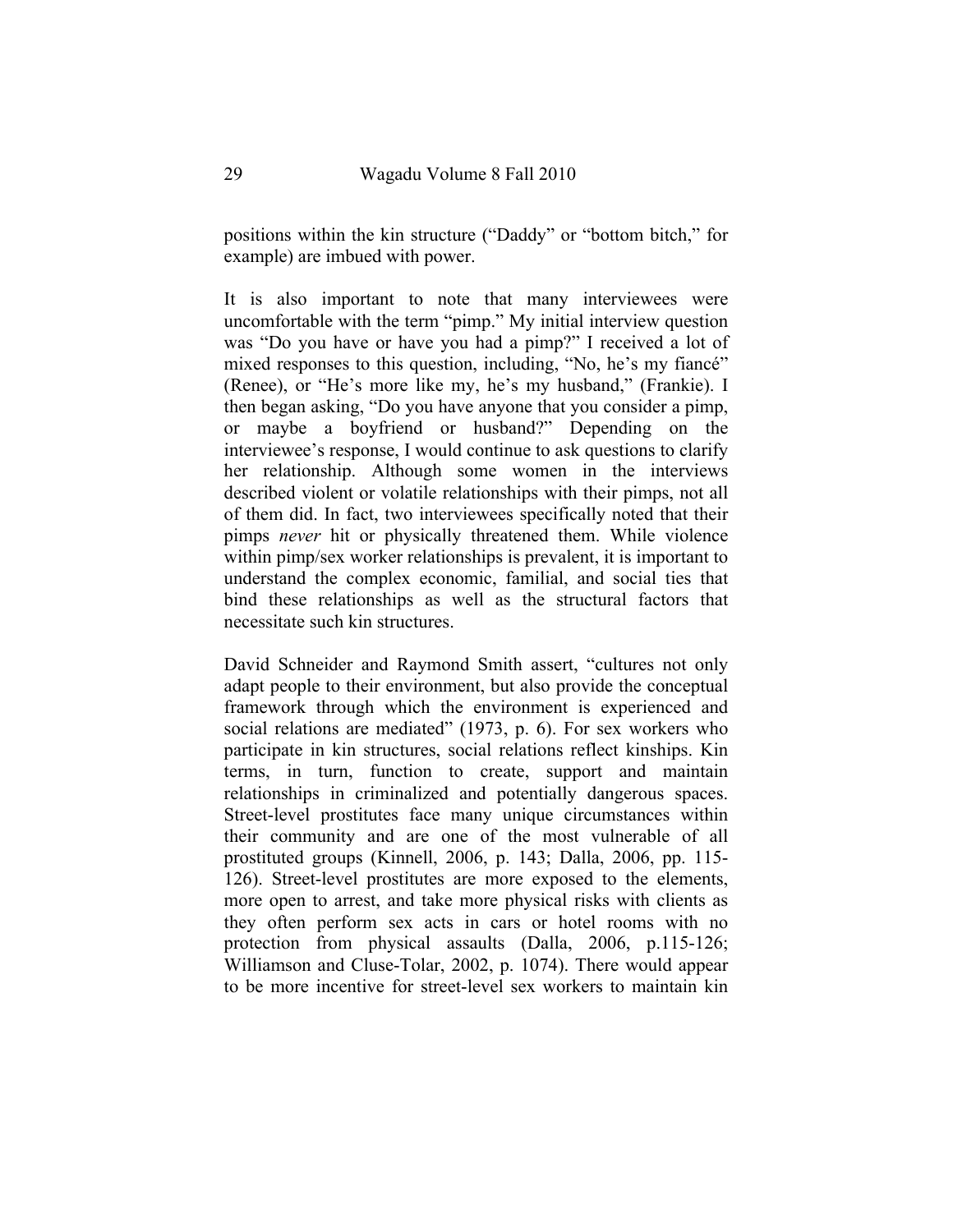structures and the sense of obligation and protection that accompany such structures. It is my sense that within this streetlevel prostitute community, kinship structures constitute a normative framework for relationships.

This research certainly merits further investigation to see just how pervasive fictive kin structures are in different sex work communities and how those relationships are linguistically constructed and maintained, specifically in male and transgender sex work communities. Additional research should also relate to the formation of kin structures in legal and illegal sex work settings in an effort to better understand the implications of these kinships. It is worthwhile to investigate how their establishment and maintenance may or may not connect to the criminalization of particular kinds of sex work. Ultimately, this paper hopes to serve as a springboard for future research into the linguistic constructions of fictive kinships within sex work communities.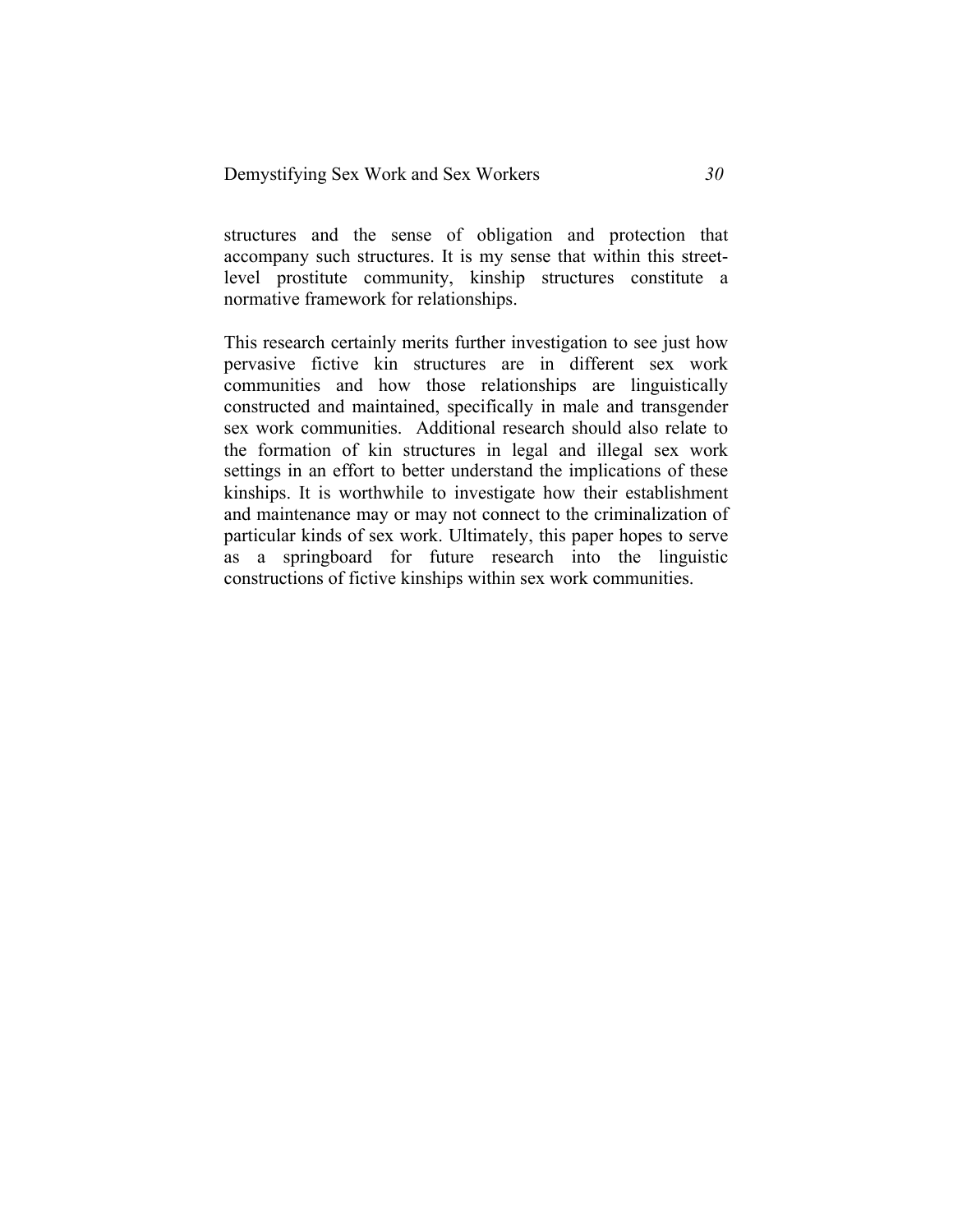## **REFERENCES**

Collins, P.H. (2004). *Black sexual politics*. New York: Routledge.

- Connell, R.W. (2005). *Masculinities, 2nd edition*. Cambridge: Polity Press.
- Dalla, R. L. (2006). *Exposing the pretty woman myth: A qualitative investigation of street-level prostituted women*. New York: Lexington Books.
- Hodgson, J.F. (1997). *Games pimps play: Pimps, players, and wives-in-law: A qualitative analysis of street prostitution*. Toronto: Canadian Scholars' Press.
- Inciardi, J. & Lockwood, D. & Pottieger, A.E. (1993). *Women and crack cocaine*. New York: Macmillan.
- Johnston, J. (1998). Out in the cold. In F. Delacoste and P. Alexander (Eds.), *Sex Work: Writings by Women in the Sex Industry, 2nd edition* (pp. 29-31). San Francisco: Cleis Press.

Jourdan, C. & Tuite, K. (Eds.). (2006). *Language, culture, and society: Key topics in linguistic anthropology*. Cambridge: Cambridge University Press.

Ken, P. (2007). *Pimpology: The 48 laws of the game*. New York: Simon Spotlight Entertainment.

- Kinnell, H. (2006). Murder made easy: The final solution to prostitution? In R. Campbell & M. O'Neill (Eds.). *Sex Work Now* (pp. 141-168). Oxford: Wilan Publishing.
- Labov, W. (1972). *Sociolinguistic patterns*. Philadelphia: University of Pennsylvania Press.
- Lakoff, R. (1990). *Talking power: The politics of language in our lives*. New York: Basic Books.
- Levi-Strauss, C. (1969). *The elementary structures of kinship*. New York: Beacon.
- Maher, L. (1992). Hidden in the light: Occupational norms among crack-using street level sex workers. *Journal of Drug Issues, 26*: 143-173.

Maher, L. & Curtis, R. (1996). Women on the edge of crime: Crack cocaine and the changing contexts of street-level sex work in New York City. *Crime, Law and Social Change, 18*(3): 221-258.

Parkin, R. (2004). Introduction. In R. Parkin and L. Stone (Eds.) *Kinship and family: An anthropological reader* (pp. 29-42). Cambridge, Mass: Blackwell Publishing.

Ratner, M.S. (1993). *Crack Pipe as Pimp*. New York: Lexington Books.

Royal, M. (1998). *The pimp game*. Los Angeles, CA: Sharif Publishing.

Schneider, D.M. (1968). *American kinship: A cultural account*. New Jersey: Prentice Hall.

Stone, L. (2006). *Kinship and gender: An introduction*. Colorado: Westview Press.

Rubin, G.. (1975). The traffic in women: Notes on the political economy of sex. In R. Reiter (Ed.) *Toward an anthropology of women* (pp. 157-210). New York: Monthly Review Press.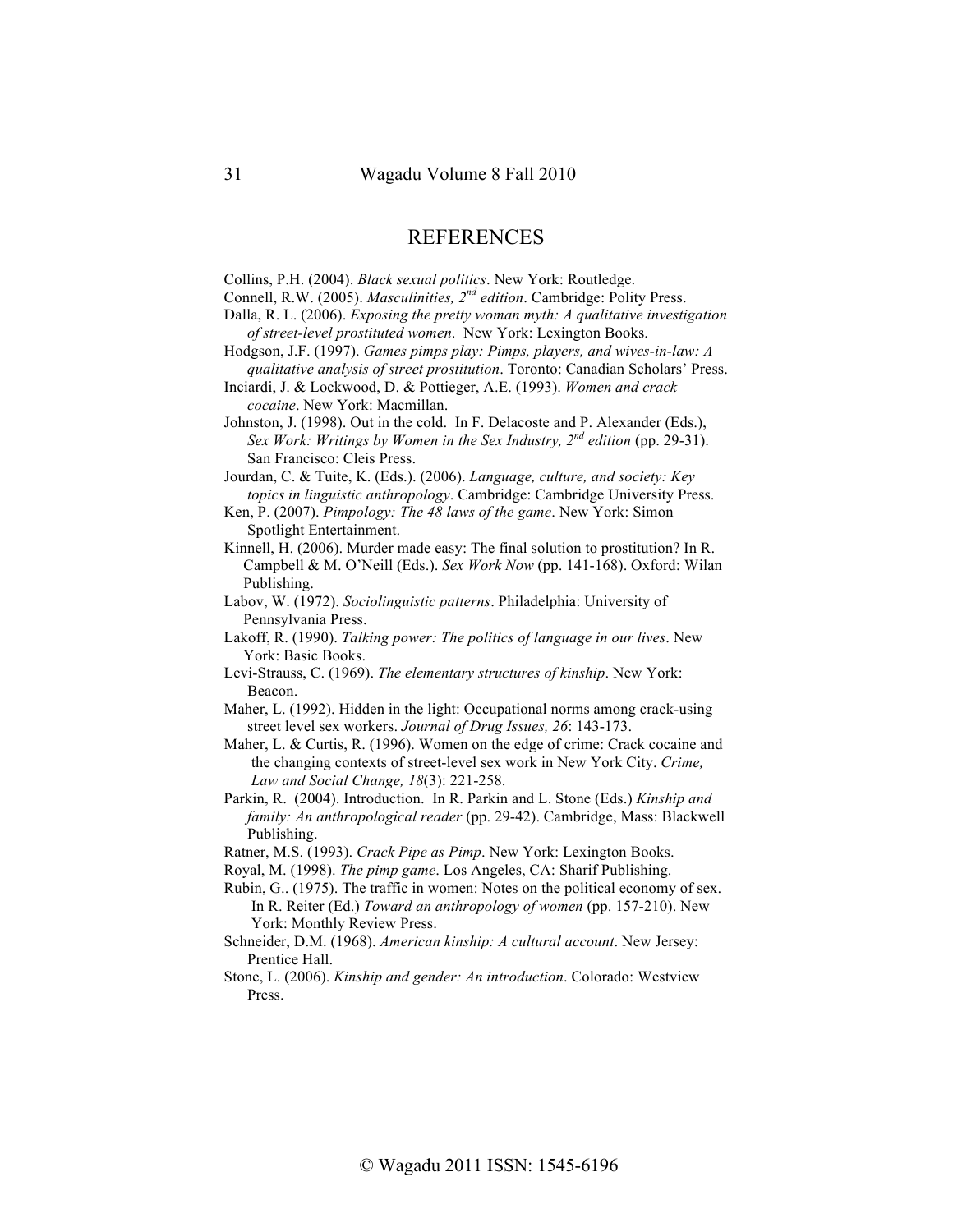- Sutton, L.A. (1995). Bitches and skankly hobags: The place of women in contemporary slang. In K. Hall and M. Bucholtz (Eds.). *Gender articulated: Language and the socially constructed self* (pp. 279-296). New York: Routledge.
- Websdale, N. (1998). *Rural women battering and the justice system*. Thousand Oaks, CA: Sage.
- Weston, K. (1991). *Families we choose: Lesbians, gays, and kinship*. New York: Columbia University Press.
- Williamson, C. and Cluse-Tolar, T. (2002). Pimp controlled prostitution: Still an integral part of street life. *Violence Against Women, 8*: 1074-1092.